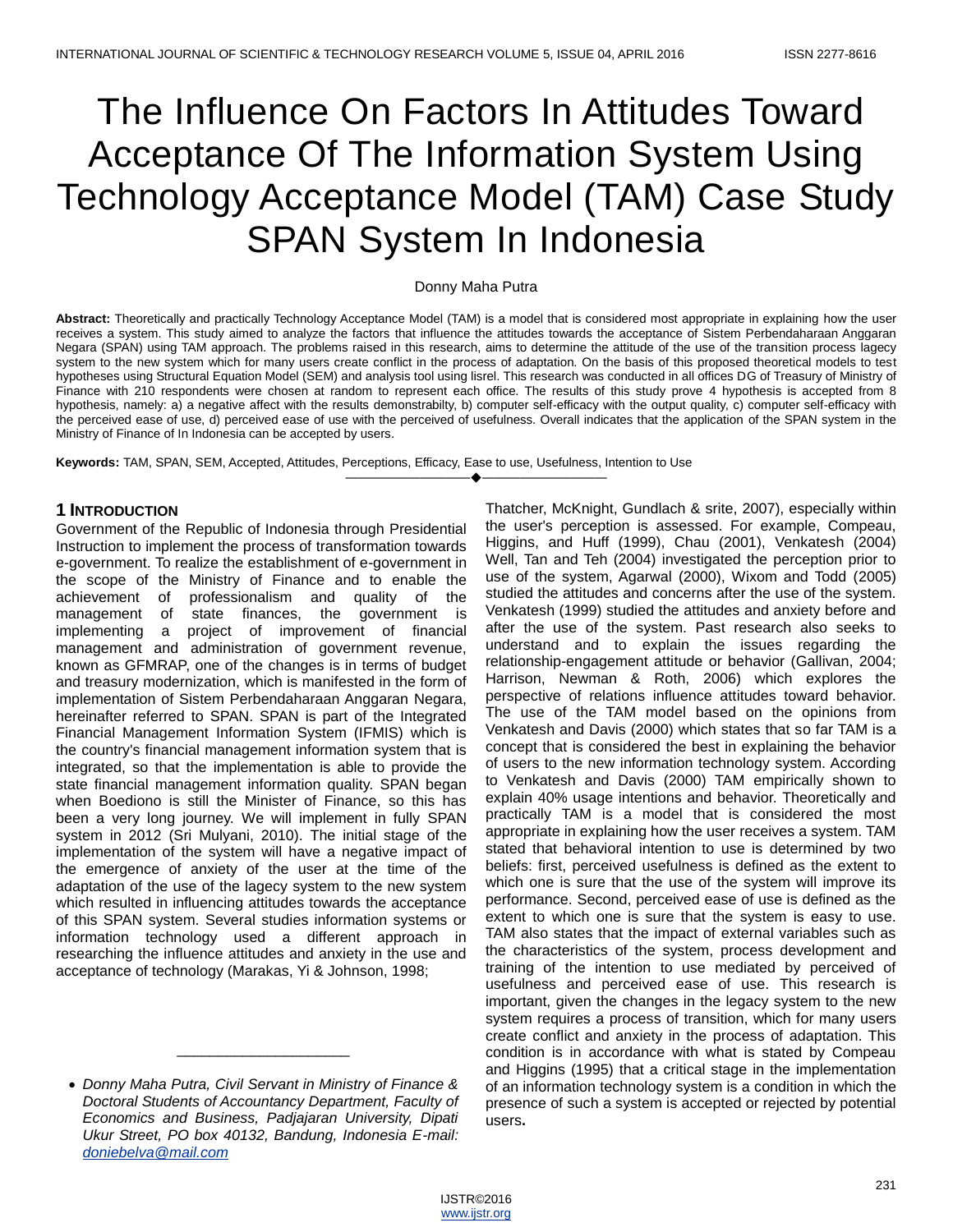#### **2 MOTIVATION AND CONTRIBUTION OF RESEARCH**

The motivation of this study is to demonstrate empirically the behavior of users on the system changes from the lagecy system to the new system and how to influence attitudes towards acceptance of the new system. The study also investigated the previous research concerns on the use of computers (Agarwal, Sambamurthy & Stair, 2000; Compeau & Higgins, 1995; Compeau, Higgins & Huff, 1999; Thatcher & Perrewe, 2002; Venkatesh & Davis, 1996), examines issues such as training , attitude, motivation and anxiety myself (Mathieu, Martineau, & Tannenbaum, 1993; Venkatesh, 2000), performance (Liu and Ma, 2006), acceptance and use of in a different technological environment to understand how to design and build a system that is easier to use and more likely to be accepted by the users. This study aims to contribute academically to previous similar studies and as input for the organization to create a strategy to SPAN implementation.

# **3 REVIEW OF LITERATURE**

# **3.1 Theory of Reasoned Action (TRA)**

This Model is a model widely applied during this time. This model states of the predictable consumer behavior intention of behaving that are formed through a process of rational decision. Intention to behave is a function of the overall evaluation of attitudes towards behavior plus beliefs about the hopes of the referents of such behavior is then weighed with the motivation to follow a variety of expectations. Attitudes toward the behavior is formed from a combination of strength and evaluation of one's faith. Meanwhile subjective norm is a product of the consumer confidence that is necessary to execute the behavior. In addition to behavior, this model is often applied to measure attitudes toward a particular object (Fishbein & Ajzen, 1975: 359)

# **3.2 Technology Acceptance Model (TAM)**

TAM is an adaptation of the Model Theory of Reasoned Action (TRA) that has been specifically adapted to the model of information system acceptance by the user (Davis et aL, 1989). TAM has two sides of the first side of the so-called beliefs consisting of perceived usefulness and perceived easeof-use and the second side consists of attitude, behavior intention to use and usage behavior (Straub, Limayen, Evaristo, 1995 in Petra, 2005), TAM explain the relationship between faith/ beliefs (usefulness and ease of use) with the attitude, goals or intentions of users, as well as the actual use of the system. Perceived usefulness is defined by Davis et al (1989) as the degree to which a person believes that the use of the system in particular will improve its performance. While the perceived ease of use is defined as a degree to which a person believes that the use of the system in particular will lead to a business.

# **3.3 Social Cognitive Theory and Self-Efficacy**

Another theory used by the author to support this research is to utilize social cognitive theory (Bandura, 1986). This theory argues triadic relationship like that behavioral, cognitive, and environmental factors other personal events operate as interaction determinants that influence each other bidirectionally (Wood & Bandura, 1989, p. 362). This theory applies because of the relationship between cognition about one's ability to perform tasks and behaviors that involve performance.

#### **3.4 Affective Behavior**

This study refers to previous studies that found an association between behavioral affective and individual performance an indicator of tension in the work environment and predictors associated with employee performance (Elsbach & Barr, 1999). The emotional state has been measured as positive affectivity and negative affectivity using methods developed by (Watson, Clark, and Tellegen, 1988). Theoretical and empirical findings about the relationship of behavior comes from the theory of action that is positive or negative feelings of the individual in terms of behavior (Fishbein & Ajzen, 1975, p. 216).

#### **3.5 Information System**

According Gelinas et. al. (2012: 14; Azhar Susanto, 2009) an information system is a man made system that generally consists of an integrated set of computer-based components and manual components established to collect, store and manage the data and to provide output information to users. According to O'Brien and Maracas (2009: 4), the information system is an organized combination of brain ware, hardware, software, network communications, database, policies and procedures that store, retrieve, modify and produce the information within an organization. Furthermore Bentley & Whitten (2007: 6) the information system is an arrangement of people, data, processes and information technology that interact to collect, process, store and provide output in the form of information necessary to support an organization. The same thing is said by Laudon and Laudon (2012: 15) that the information system is a collection of components that are interconnected, collect or receive, process, store and produce information to support decision making and control in an organization, as well as analyzing the problem, describe things complicated and creating new products. "An information system can be technically defined as a set of interrelated components that collect (or retrieve), process, store, and distribute information to support decision making and control in an organization.

# **4 STUDY MODEL AND HYPOTHESES**

Other studies have found an the association between anxiety training and computer use (Venkatesh & Davis, 1996. For example, Compeau and Higgins (1995) with the result that the support of the organization and training of anxiety affect the use of computers and individual expectations of the results (for example, the output of a system ). A long-term study of anxiety self-perception, the researchers observed a consistent positive relationship between training and the efficacy of the use of computers (Agarwal et al., 2000). Hasan (2006), then the hypothesis:

**H1:** Perceived preparation tasks affects computers selfefficacy.

Several previous studies have found that subjects with a more positive attitude better than in subjects with negative attitudes (Katz & Yablon, 2003). In another study, a positive attitude generates more positive perception of the system and increase the acceptance and use of the system (Bhattacherjee & Premkumar, 2004; Wixom and Todd, 2005). They also found that traits such as anxiety and negative affectivity is an indicator of a person's openness to the use of the system. Other findings showed that increasing experience results in a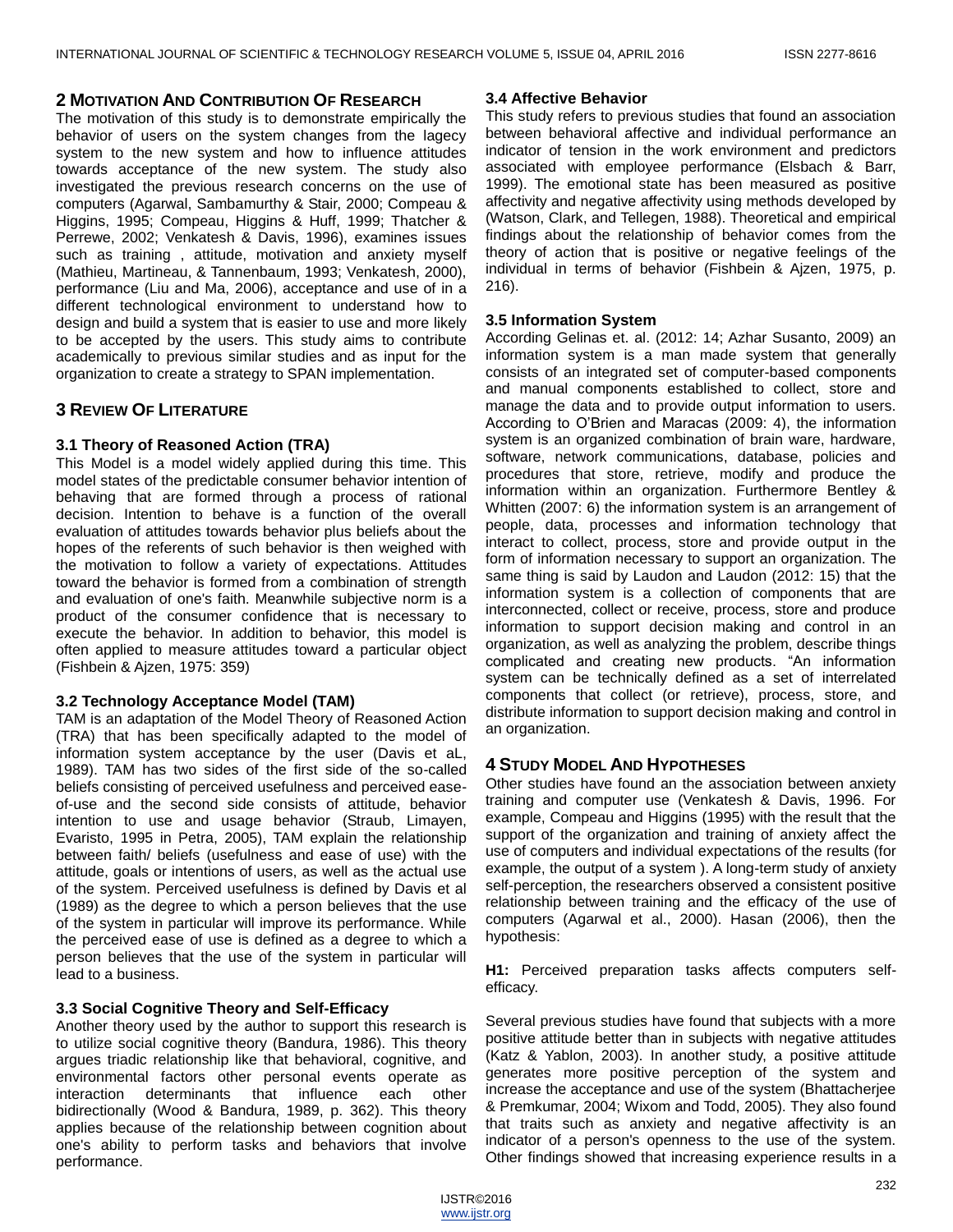more positive attitude and a greater willingness to accept a system, so the hypothesis is built are:

**H2:** a positive attitude affects the output quality, results demonstrability and perceived ease of use.

**H3:** a negative attitudes affect the ouput quality, results demonstrability and perceived ease of use.

Investigation of the relationship between training and anxiety themselves against computer use by individual expectations, Compeau and Higgins (1995). This study found that anxiety about the use of computers can serve as a measure of a person's emotional reaction to the results and expectations of a system. A study of other states about the efficacy of the use of computers both in general and in particular is an important indicator of the perceived cognitive effort (Agarwal et al., 2000). Another interesting aspect of this relationship is the relationship of magnitude the high rate of efficacy of the use of computers in general will lead to low levels of perceived usefulness, in other words, the relationship is negative (Chau, 2001; Hasan & Ali, 2006). On this basis the authors hypothesize:

**H4:** computer self-efficacy affects output quality and results demonstrability.

**H5:** computer self-efficacy affects perceived usefulness and perceived ease of use.

Relations hypothesis of output quality and results demonstrability for ease of use was first designed in order to respond to challenges in identifying the perceived ease of use and perceived benefits (Gefen & Keil, 1998). This relationship has been examined in another study by Venkatesh and Davis (2000), a subsequent study by Hart and Porter (2004). Both studies found that the perception is higher than the output produced and the results demonstrability by such a system would produce a higher perception of the ease of use and benefits, so the authors hypothesize:

**H6:** output quality and results demonstrability affect the perceived ease of use.

Previous research that stresses the three variables in the technology acceptance model (Davis, 1989), it was found that the perceived ease of users influence the perception of the usefulness and intention to use (Doll, Hendrickson, and Deng, 1998; Gefen, & Straub, 2003; Liu & Ma, 2006). Perception of usefulness is positively related to the intention to use (Agarwal, 2000; Li, Chua, & Lu, 2005; Venkatesh & Davis, 2000). Furthermore, Elbeltagi, McBride, and Hardaker (2005) confirms the relationship of perceived ease and perceived usefulness of the intention of using. With so authors hypothesize:

**H7:** Perceived ease of use affects perceived of usefulness.

**H8:** Perceived usefulness affect intension to use.



#### **5 RESEARCH METHODS**

This research use survey method, the instrument used to measure the research variables are instruments which were used in previous studies, making it possible to improve the validity and reliability of measurement. Measurement of each variable using a Likert scale of 1 to 5. The instrument of this study using questionnaires adopted and developed from previous research. The questionnaire in this study consists of two parts: the first part in the form of open-ended questions are questions about the identity of the respondent as the respondent's name, unit, job title, age and education last, while the second part was closed questions covering all the variables in this study. Validity and reliability were calculated using Confirmatory Factor Analysis performed using tool analysis is LISREL.

#### **5.1 Unit Of Analysis**

This research was conducted accross of Indonesia on branch office Directorate General of Treasury, Ministry of Finance, namely a total of 210 offices with distribution of respondents:



#### **6 FINDING AND DISCUSSION**

Because Matching the overall model using degree measure of the suitability or the goodness of fit (GOF). The models produced by SEM models in this study can be seen in the following diagram:

# **THE PROPOSED OF RESEARCH MODEL**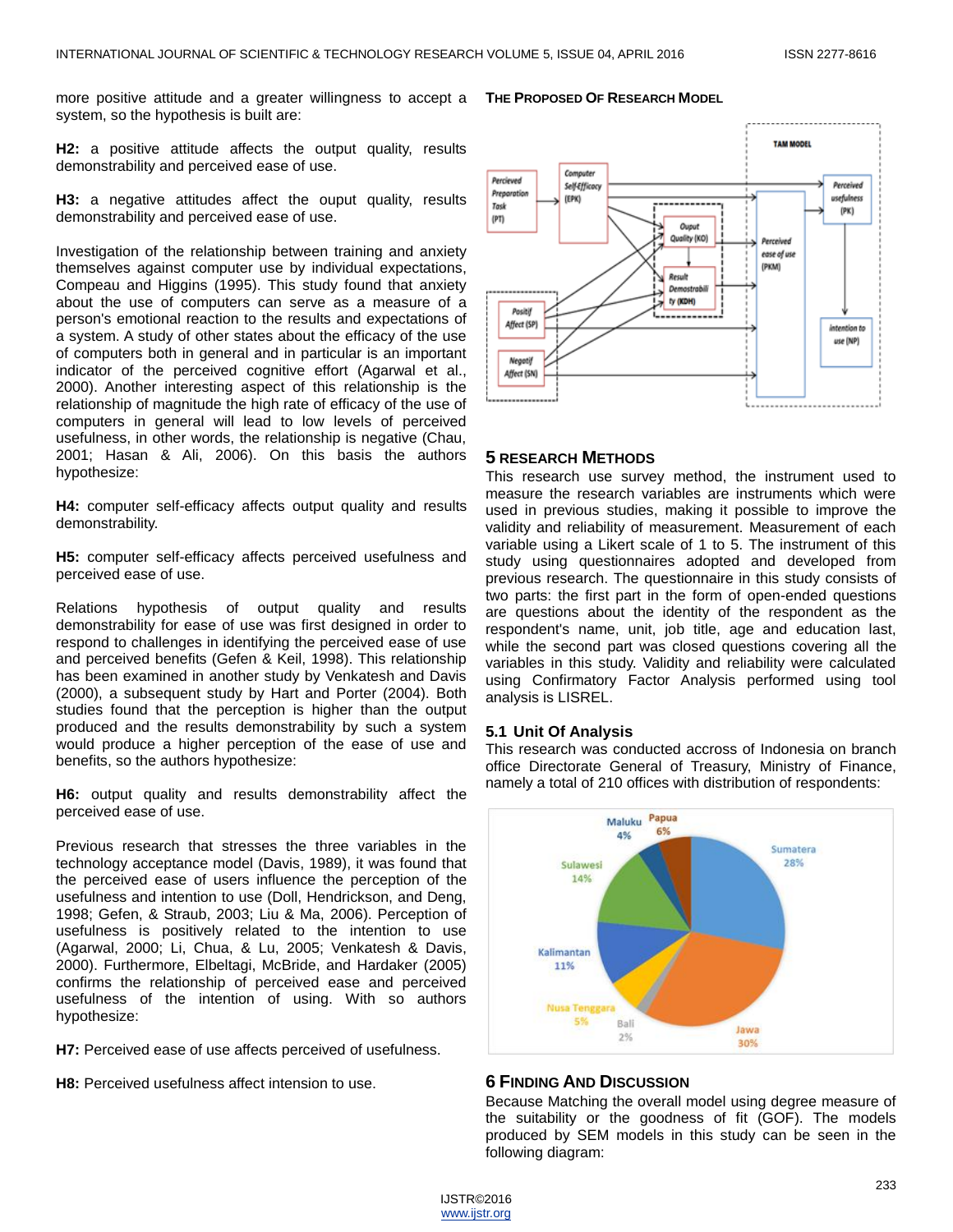

From the results of testing goodness of fit statistics can be stated that the NFI, NNFI, CFI, GFI > 0.90 and RMSEA  $\leq$  0.80 which indicates a good fit. While AGFI where is at  $0.80 \leq$  GFI  $\leq$ 0.90 shows marginal fit. While p-value  $= 0.00241$  indicate a match fairly. In general, concluded that the overall suitability of the model in this study is good, as presented in the following table:

| <b>Fit Measure</b> | <b>Good Fit</b>     | <b>Acceptable Fit</b>          | Score<br>Research | <b>Result</b>  |
|--------------------|---------------------|--------------------------------|-------------------|----------------|
| $X^2$              | $0 = x^2 = 2df$     | $2d$ fwy <sup>2</sup> =3 $d$ f | 165.95            | Good Fit       |
| P value            | $.05 < p=1.00$      | $.01=x^2=0.05$                 | 0.00241           | Marginal Fit   |
| <b>RMSEA</b>       | $0 = RMSEA = 05$    | $05 = RMSEA = 08$              | 0.044             | Good Fit       |
| NFI                | $95 = NFI = 1.00$   | $90 = NF = 95$                 | 0.98              | Good Fit       |
| <b>NNFI</b>        | $.97 = NNF1 = 1.00$ | $95=NNF = 97$                  | 0.99              | Good Fit       |
| <b>CFI</b>         | $.97 = CF = 1.00$   | $95=CF = 97$                   | 0.99              | Good Fit       |
| <b>GFI</b>         | $-95=GF=1.00$       | $-90=GFI=.95$                  | 0.94              | Good Fit       |
| AGFI               | $-90 = AGF = 1.00$  | $$5=AGFI=.90$                  | 0.85              | Acceptable Fit |
|                    |                     |                                |                   |                |

The test results of the hypothesis proposed in this research is briefly shown in table:

| No. | Path                  | <b>Estimation</b> | t-value  | Conclusion      |
|-----|-----------------------|-------------------|----------|-----------------|
| 1   | $PT \rightarrow EPK$  | $-0.38$           | $-6.79$  | Significant     |
| 2   | $SP \rightarrow KO$   | 0.01              | 0.24     | Not Significant |
| 3   | $SN \rightarrow KO$   | $-1.29$           | $-10.11$ | Significant     |
|     | $SN \rightarrow KDH$  | 0.45              | 4.12     | Significant     |
|     | $SN \rightarrow PKM$  | $-1.31$           | $-9.24$  | Significant     |
| 4   | $EPK \rightarrow KO$  | 1.13              | 4.95     | Significant     |
|     | $EPK \rightarrow KDH$ | $-25.10$          | $-0.24$  | Not Significant |
| 5   | $EPK \rightarrow PKM$ | 1.26              | 5.55     | Significant     |
|     | $EPK \rightarrow PG$  | $-0.44$           | $-4.88$  | Significant     |
| 6   | $KO \rightarrow KOH$  | 22.26             | 0.24     | Not Significant |
| 7   | $PKM \rightarrow PG$  | 0.67              | 11.91    | Significant     |
| 8   | $PG \rightarrow NP$   | 0.06              | 0.48     | Not Significant |

From the test results obtained by the preparation tasks influence on the computer self-efficacy is measured through indicators preparation tasks. The amount of t values of 6.79, smaller than t-table (1.96), so h0 is rejected and h1 is accepted concluded that the effect of the preparation tasks 6.79 on the computer self-efficacy. From the results if the data formed the model yields a relationship between a positive attitude and the quality of the output of the system. The value of t at 0.24, less than the t-table (1.96), so h0 accepted and h2 rejected concluded that a positive attitude does not affect the output quality. The level of influence of a negative attitude towards the output system, and perceived ease of use can be seen t values of -10.11 and -9.24, for a negative attitude towards the output quality and perceived ease of use, smaller than t-table (-1.96), whereas for a negative attitude towards the results demonstrability t value of 4.12 is greater than ttable (1.96), so h0 rejected and h3 accepted concluded that the negative attitude of 4:12 affect the ability of the results demosntrability and the negative attitude of -10.11 effect on the output quality and amounted to -9.24 against the perceived ease of use. Thus hypothesis 3 is proven. The amount of influence the computer selft-efficacy on the output quality and the results demonstrability, see the magnitude of t values of 4.95, greater than t-table (1.96), so h0 rejected and h4 accepted concluded that the computer self-efficacy affect the output quality and the intension to use, h8 unproven. While the computer self-efficacy on the results demonstrability obtained t value of -0.24 is smaller than t-table (1.96), so h0 accepted and h4 rejected, hypothesis 4 is not proven. High and low computer self-efficacy affects the perceived of usefulness and perceived ease of use of the results can be seen from t value of -4.88 which is smaller than t-table (-1.96), so h0 rejected and h5 accepted concluded that the computer self-efficacy negatively affect the perceived of usefulness , while for the computer self-efficacy to the perceived ease of use t value of 5:55 is greater than t-table (1.96), so h0 rejected and h5 accepted concluded that hypothesis 5 proven efficacy influence the use of computers for 5.55 against the perceived ease of use. Influence the quality of the output is only associated with demonstration capabilities indicator variable results. The value of t at 0.24, less than the t-table (1.96), so h0 accepted and h6 rejected concluded that the output quality does not affect the results demonstrability, hypothesis 6 unproven. The magnitude of the effect of perceived ease of use on the perceived of usefulness can be seen from the analysis, where the t value of 11.91, greater than t-table (1.96), so h0 rejected and h7 accepted concluded perceived ease of use influenced by 11.91 on the perceived of usefulness, hypothesis 7 proven. The amount of influence the perceived of usefulness of the intention to use of the analytical results obtained t value of 0:48 is smaller than t-table (1.96), so ho h8 accepted and rejected, and it can be concluded that the the perceived of usefulness does not affect the intention to use, so hypothesis 8 unproven.

# **7 CONCLUSION**

This study user attitudes towards acceptance of a new information system. Overall SPAN System can be received by users. Preparation task negatively affect the efficacy of the use of computers means that the higher the level of preparation, the lower the level of anxiety felt by users of the system. These findings indicate that organizational support is indispensable in influencing the high and low levels of anxiety SPAN system users.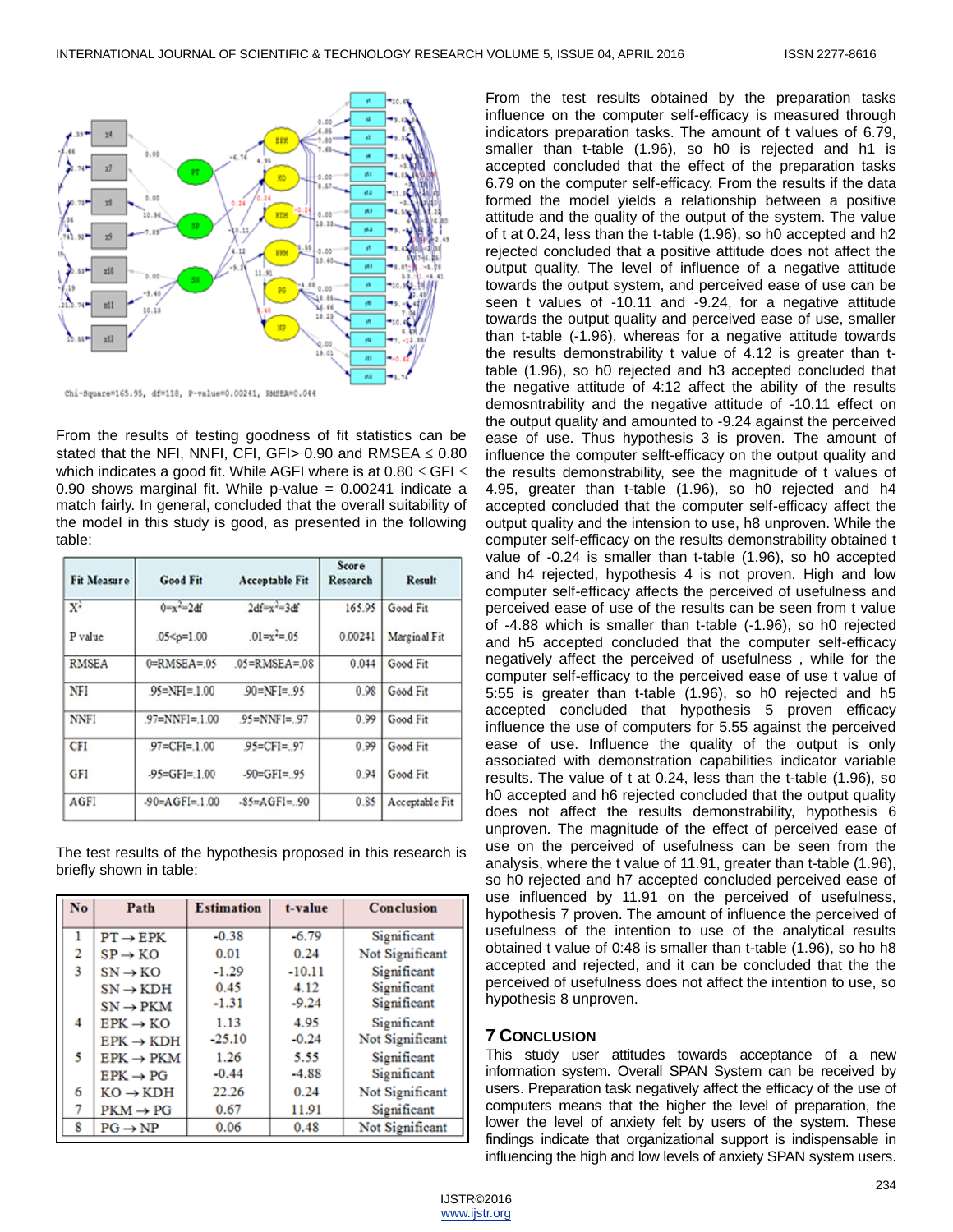A positive attitude does not affect the quality of the output, the respondents believe that a positive attitude alone cannot be used as a determinant of the quality of the output of a system. The output quality must be proven results are able to increase user productivity. But the negative attitude negatively affect the quality of the output, which means that the negative attitude towards the SPAN system, the lower the quality of the output generated by the system. The computer self-efficacy affect the quality of the output. This study found that the size of one's emotional reactions to the expectations of the results of a system. This size is the basis for management in order to provide an assessment of the importance of training and other support to users. While the efficacy of computer use does not affect the ability of demonstration results, respondents believe that the efficacy of the use of computers is not a major determinant of the success of the capability of the system, the most important is the knowledge, skills and experience of the user. The efficacy of the use of computers affect the perceived ease of use and perceived usefulness in general or for specific tasks is an important indicator of perceived cognitive effort. Another interesting aspect of the relationship between the efficacy computer use to the perception of the benefits is the high level of anxiety will lead to low levels of perceived benefit. The output quality does not affect the ability of a demonstration of the results of a system, where the results of this study indicate that the relationship or the effect produced is not significant, experience and work environment of respondents did not support the user to produce results thus indirectly cannot demonstrate the ability results in accordance with expected, for the management needs to socialize and training for the implementation of a new system intensively. Perceived ease of use influence the perceived of usefulness, ease of use of the system turns on feel will improve the perception in favor of their daily work. Perceived of usefulness does not affect the intention to use the system, it is because perhaps the respondents think the intention of using the system is affected by other things such as curiosity and duty of the management. In subsequent studies need to consider a broader sampling with levels varying characteristics. Additionally need to add another variable that has not been researched in this study, for example, the level of the user's curiosity and perception in the user's obligation to use a system that has been set by management.

# **REFERENCES**

- [1] Agarwal, R., Sambamurthy, V., & Stair, R.M. (2000). Research report: The evolving relationship between general and specific computer self-efficacy--An empirical assessment. Information Systems Research, 11(4), 418-430.
- [2] Azhar Susanto. 2009. Management Information Systems: Developing, Risk, Structured Approach. First edition. Bandung: Lingga Jaya.
- [3] Bandura, A. (1986). Social foundations of thought and action: A social cognitive theory. Englewood Cliffs, NJ: Prentice Hall.
- [4] Bentley, Lonnie D., & Whitten, Jeffrey L. 2007. Systems Analysis and Design For The Global Enterprise. 9th Edition. New York: McGraw-Hill. International Edition.
- [5] Bhattacherjee, A., & Premkumar, G. (2004). Understanding changes in belief and attitude toward information technology usage: A theoretical model and

longitudinal test. MIS Quarterly, 28(2), 229-254.

- [6] Chau, P.Y. (2001). Influence of computer attitude and selfefficacy on IT usage behavior. Journal of End User Computing, 13(1), 26-33.
- [7] Compeau, D., Higgins, C.A., & Huff, S. (1999). Social cognitive theory and individual reactions to computing technology: A longitudinal study. MIS Quarterly, 23(2), 145-158.
- [8] Doll, W.J., Hendricson, A., & Deng, X. (1998). Using Davis's perceived usefulness and ease-of-use instruments for decision making: A confirmatory and multigroup invariance analysis. Decision Sciences, 29(4), 839-869.
- [9] Elbeltagi, I., McBride,N., & Hardaker,G. (2005).Evaluating the factors affecting DSS usage by senior managers in local authorities in Egypt. Journal of Global Information Management, 13(2), 42-64.
- [10] Elsbach, K.D., & Barr, P.S. (1999). The effects of mood on individuals' use of structured decision protocols. Organization Sicenc, 10(2), 181-198.
- [11] Fishbein, M., & Ajzen, I. (1975). Belief, attitude, intention and behavior: An introduction to theory and research. Reading, MA: Addison-Wesley.
- [12] Gallivan, M.J. (2000). Examining workgroup influence on technology usage: A community of practice perspective. In proceedings of the 2000 ACM SIGCPR Conference on Computer Personnel Research (pp. 54-66). Chicago, Illinois: Association for Computing Machinery.
- [13] Gefen, D., Straub, D.W., & Boudreau, M.C. (2000). Structural equation modeling and regression: Guidelines for research practice, Communications of the AIS, 4, available from cais.isworld.org.
- [14] Gelinas, Ulrich & Dull, B. Richard. 2012. Accounting Information Systems. 9th Edition. USA: South Western Cengage Learning.
- [15] Ghozali, Imam dan Fuad. 2005. Structural Equation Modeling: Teori, Konsep, dan Aplikasi. Semarang:Badan Penerbit Universitas Diponegoro.
- [16] Hari Wijayanto, Setyo (2008). Structural Equation Modelling dengan Lisrel 8.8. Yogyakarta: Penerbit Graha Ilmu.
- [17] Hasan, B. (2006). Effectiveness of computer training: The role of multilevel computer self-efficacy. Journal of Organizational and End User Computing, 18(1), 50-68.
- [18] Hayashi, A., Chen, C., Ryan, T., & Wu, J. (2004). The role of social presence and moderating role of computer self efficacy in predicting the continuance usage of e-learning systems. Journal of Information Systems Education, 15(2), 139-154.